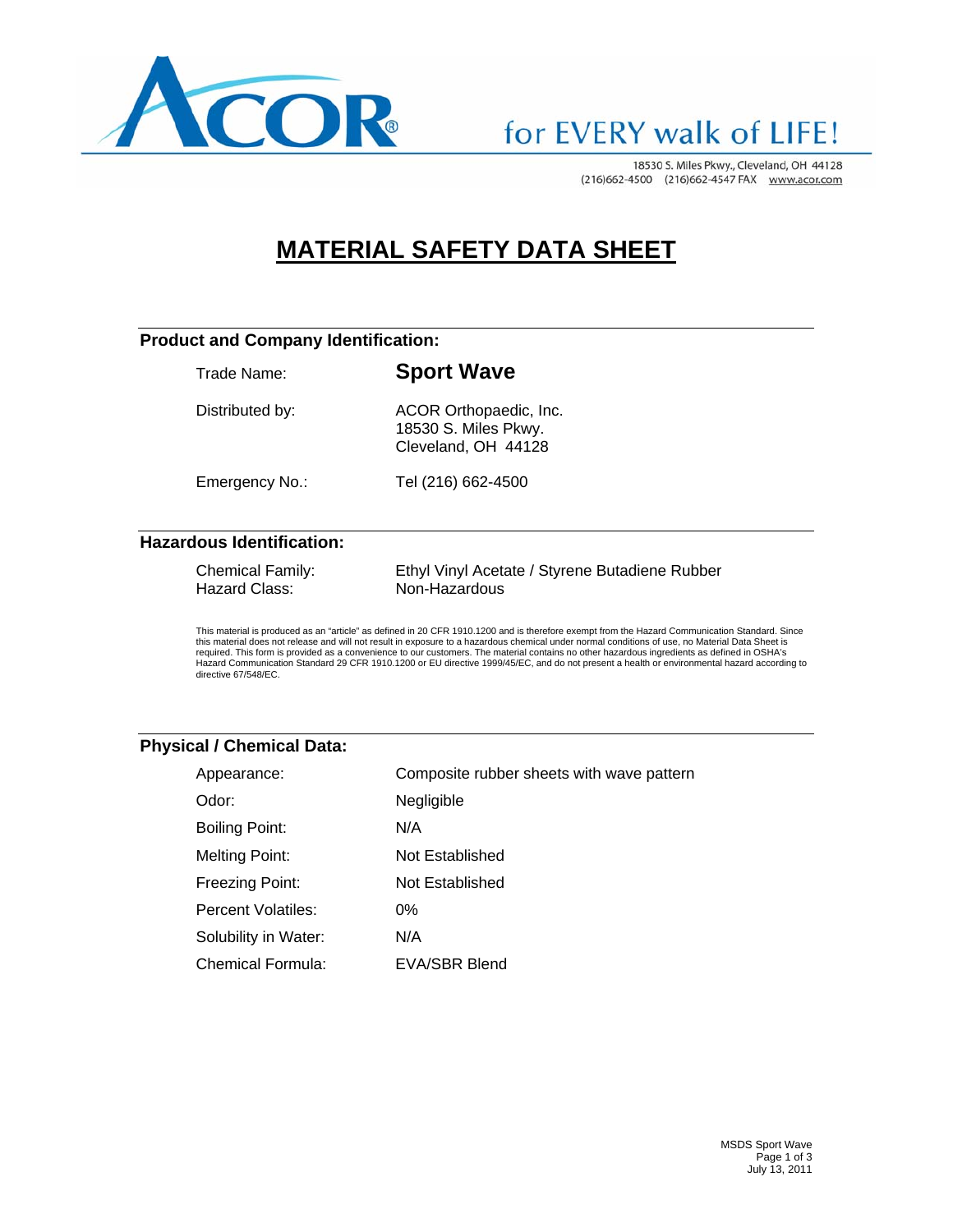

# for EVERY walk of LIFE!

18530 S. Miles Pkwy., Cleveland, OH 44128 (216)662-4500 (216)662-4547 FAX www.acor.com

#### **Fire and Explosion Hazard Data:**

| Flash Point:                | Not Established                            |
|-----------------------------|--------------------------------------------|
| Flammable Limits:           | Not Established                            |
| <b>Extinguishing Media:</b> | Any media as appropriate for combustibles. |
| Special Procedures:         | <b>None</b>                                |
| Unusual Hazardous:          | None                                       |
|                             |                                            |

#### **Reactivity Data:**

| <b>X</b> Stable      | $\Box$ Unstable |                                                                                                 |
|----------------------|-----------------|-------------------------------------------------------------------------------------------------|
| Conditions to Avoid: |                 | None known                                                                                      |
| Incompatibility:     |                 | None known                                                                                      |
|                      |                 | Decomposition Byproducts: CO and CO2. Possible hydrocarbon, chlorine decomposition<br>products. |
|                      |                 | Hazardous Polymerization: Will not occur.                                                       |

#### **Health Hazard Data:**

| <b>Effects of Overexposure:</b> | None are expected with normal handling.              |
|---------------------------------|------------------------------------------------------|
| Inhalation:                     | Dust may cause respiratory irritation                |
| Eye Contact:                    | Dust may cause irritation. Flush eyes with water.    |
| Skin Contact:                   | Dust may cause irritation. Wash with soap and water. |
| Ingestion:                      | None known                                           |
| <b>Chronic Exposure:</b>        | None known                                           |
| <b>First Aid Procedures:</b>    | Fresh air or rinse with water, as needed.            |

#### **Precautions for Safe Handling and Use:**

| Released or Spilled:      | None |
|---------------------------|------|
| Waste:                    | None |
| Handling and Storing:     | None |
| <b>Other Precautions:</b> | None |